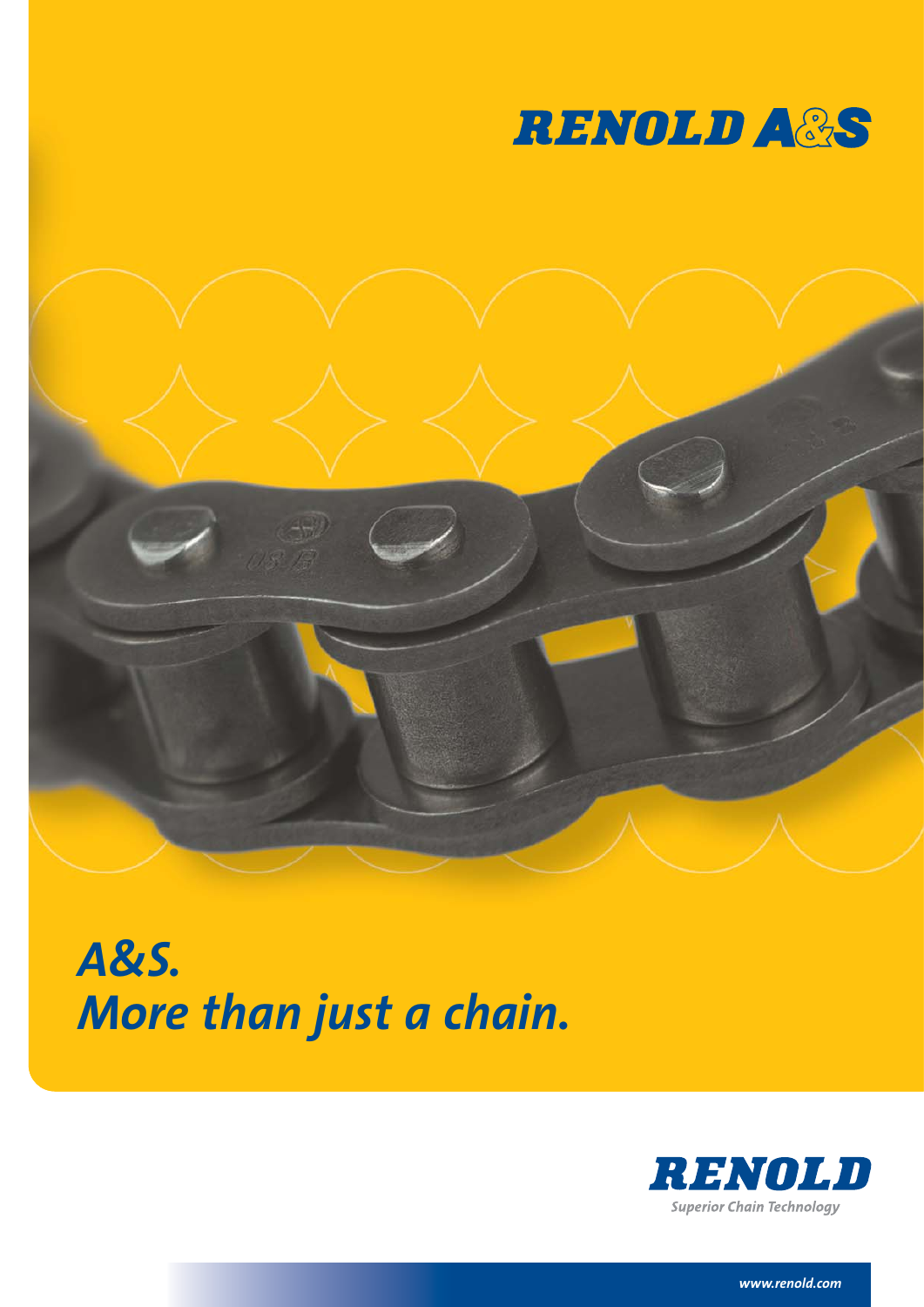### **Renold A&S Roller Chain** More than just a chain

#### **Renold A&S Roller Chain**

Renold A&S roller chain has long been recognised for its high quality and affordable reliability. It has earned a strong reputation for its excellent wear resistance, high fatigue resistance and durability and these factors have helped A&S become the most widely used chain brand in Europe.

#### **More than just a chain**

With its reliability and performance, A&S roller chain significantly contributes to reduced downtime and maintenance and has the ability to meet the needs of diverse applications and the continuously increasing demands of industry. To make sure that A&S chain keeps up with these increasing demands, a series of upgrades ensure that the range now offers even more performance benefits.

Available in European (BS) and ANSI standard, A&S chain is available with a choice of lubricant to meet customer's specific requirements.

#### **The Renold Group**

A&S roller chain is one of the many chain products from Renold, the leading manufacturer of chain and power transmission products.

With a worldwide network of sales companies and distributors, Renold offers global product availability and support for its customers.



Simplex, duplex and triplex strands of A&S chain. Further multi-strand versions are available on request.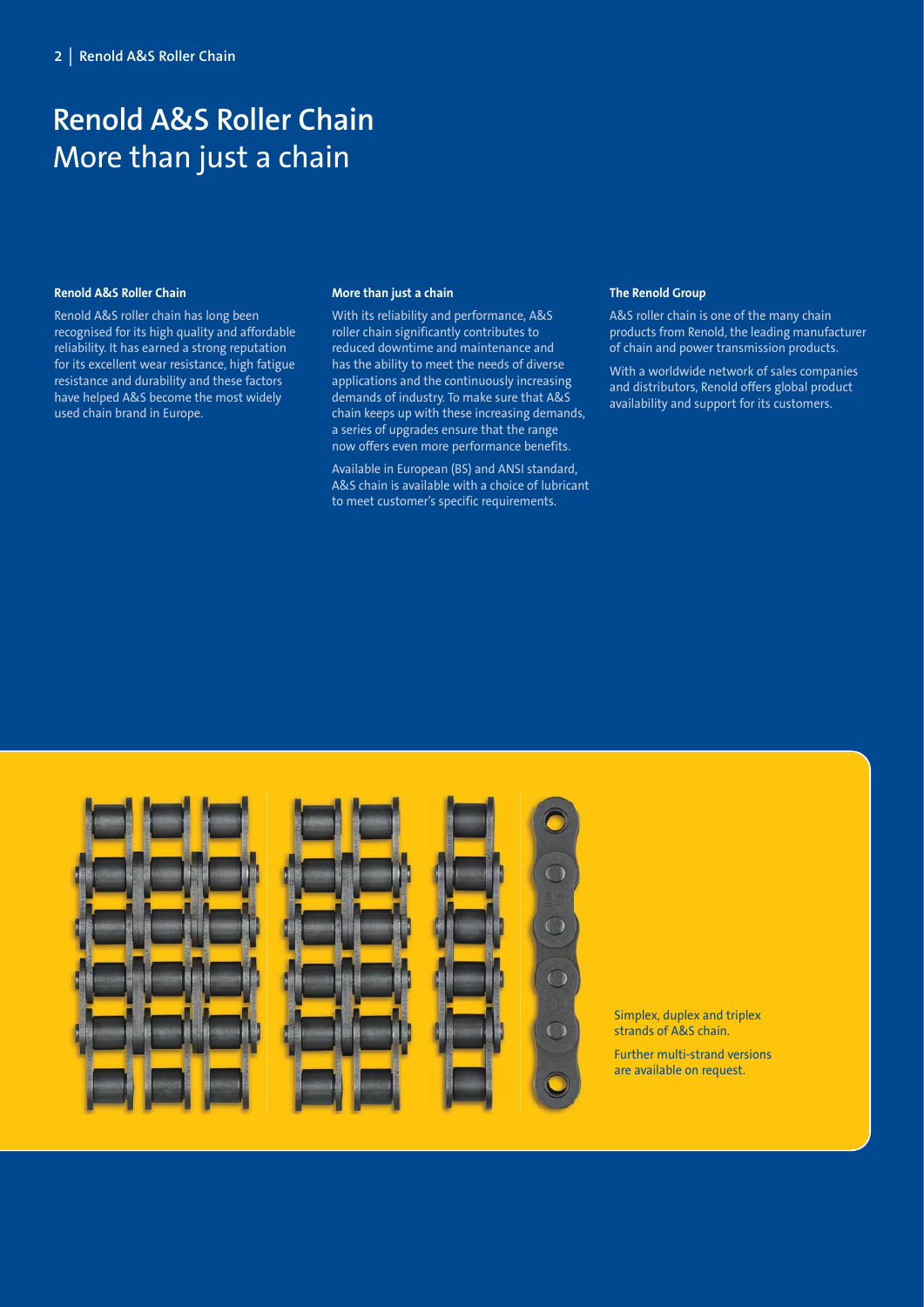# **Renold A&S Roller Chain**

**European (BS) Standard / ISO 606**



|                                                                                                                           |                                                                                                                            | Technical Details (mm                                                                                                               |                                                                                                                     |                                                                                                                      |                                                                                                                       |                                                                                                              |                                                                                                              |                                                                                                                   |                                                                                                          |                                                                                                |                                                                                                        |                                                                                                                           |                                                                                                                |                                                                                                                 |                                                                                           | Connecting Links                                  |                                                                                        |                       |                                                                                             |  |  |
|---------------------------------------------------------------------------------------------------------------------------|----------------------------------------------------------------------------------------------------------------------------|-------------------------------------------------------------------------------------------------------------------------------------|---------------------------------------------------------------------------------------------------------------------|----------------------------------------------------------------------------------------------------------------------|-----------------------------------------------------------------------------------------------------------------------|--------------------------------------------------------------------------------------------------------------|--------------------------------------------------------------------------------------------------------------|-------------------------------------------------------------------------------------------------------------------|----------------------------------------------------------------------------------------------------------|------------------------------------------------------------------------------------------------|--------------------------------------------------------------------------------------------------------|---------------------------------------------------------------------------------------------------------------------------|----------------------------------------------------------------------------------------------------------------|-----------------------------------------------------------------------------------------------------------------|-------------------------------------------------------------------------------------------|---------------------------------------------------|----------------------------------------------------------------------------------------|-----------------------|---------------------------------------------------------------------------------------------|--|--|
| <b>ISO</b><br>Ref.                                                                                                        | Pitch<br>(inch)                                                                                                            | Pitch<br>(mm)                                                                                                                       | Inside<br>Width                                                                                                     | Roller<br>Diam.                                                                                                      | Plate<br>Height                                                                                                       | Plate<br>Width<br><b>Inner</b>                                                                               | Plate<br>Width<br>Outer                                                                                      | Pin<br>Diam.                                                                                                      | Pin<br>Length                                                                                            | Conn. Link<br><b>Extension</b>                                                                 | <b>Transverse</b><br>Pitch                                                                             | <b>ISO606</b><br><b>Tensile</b><br><b>Strength</b>                                                                        | Weight                                                                                                         | No.<br>$\overline{4}$                                                                                           | No.<br>107                                                                                | No.<br>11                                         | No.<br>26                                                                              | No.<br>12             | No.<br>30                                                                                   |  |  |
|                                                                                                                           |                                                                                                                            |                                                                                                                                     | <b>MIN</b>                                                                                                          | <b>MAX</b>                                                                                                           | <b>MAX</b>                                                                                                            | <b>MAX</b>                                                                                                   | <b>MAX</b>                                                                                                   | <b>MAX</b>                                                                                                        | <b>MAX</b>                                                                                               | <b>MAX</b>                                                                                     | <b>NOM</b>                                                                                             | <b>MIN</b>                                                                                                                |                                                                                                                |                                                                                                                 |                                                                                           |                                                   |                                                                                        |                       |                                                                                             |  |  |
|                                                                                                                           |                                                                                                                            |                                                                                                                                     |                                                                                                                     |                                                                                                                      |                                                                                                                       |                                                                                                              |                                                                                                              |                                                                                                                   |                                                                                                          |                                                                                                |                                                                                                        |                                                                                                                           |                                                                                                                |                                                                                                                 |                                                                                           |                                                   |                                                                                        |                       |                                                                                             |  |  |
|                                                                                                                           | A                                                                                                                          | A                                                                                                                                   | B                                                                                                                   | c                                                                                                                    | D                                                                                                                     | E.                                                                                                           | F                                                                                                            | G                                                                                                                 | H1                                                                                                       |                                                                                                | ĸ                                                                                                      |                                                                                                                           |                                                                                                                |                                                                                                                 |                                                                                           |                                                   |                                                                                        |                       |                                                                                             |  |  |
| 03<br>04<br>05B-1<br>06B-1<br>08B-1<br>$10B-1$<br>$12B-1$<br>$16B-1$<br>$20B-1$<br>$24B-1$<br>28B-1<br>$32B-1$<br>$40B-1$ | 0.158<br>0.197<br>0.236<br>0.315<br>0.375<br>0.500<br>0.625<br>0.750<br>1.000<br>1.250<br>1.500<br>1.750<br>2.000<br>2.500 | 4.000<br>5.000<br>6.000<br>8.000<br>9.525<br>12.700<br>15.875<br>19.050<br>25.400<br>31.750<br>38.100<br>44.450<br>50.800<br>63.500 | 2.70<br>2.50<br>2.80<br>3.00<br>5.72<br>7.75<br>9.65<br>11.68<br>17.02<br>19.56<br>25.40<br>30.99<br>30.99<br>39.30 | 2.50<br>3.20<br>4.00<br>5.00<br>6.35<br>8.51<br>10.16<br>12.07<br>15.88<br>19.05<br>25.40<br>27.94<br>29.21<br>39.37 | 4.10<br>4.10<br>5.00<br>7.11<br>8.20<br>11.70<br>14.60<br>16.00<br>21.08<br>26.42<br>33.40<br>37.08<br>42.29<br>52.96 | 0.57<br>0.60<br>0.60<br>0.76<br>1.29<br>1.55<br>1.55<br>1.81<br>4.12<br>4.62<br>6.10<br>7.62<br>7.11<br>8.13 | 0.57<br>0.60<br>0.60<br>0.76<br>1.04<br>1.55<br>1.55<br>1.81<br>3.10<br>3.61<br>5.08<br>6.35<br>6.35<br>8.13 | 1.65<br>1.49<br>1.85<br>2.31<br>3.28<br>4.45<br>5.08<br>5.72<br>8.28<br>10.19<br>14.63<br>15.90<br>17.81<br>22.89 | 6.8<br>7.4<br>7.4<br>8.6<br>12.5<br>16.5<br>18.8<br>21.9<br>34.9<br>39.8<br>52.6<br>64.2<br>63.4<br>78.2 | 1.2<br>1.3<br>1.0<br>1.5<br>1.3<br>2.0<br>2.5<br>2.6<br>2.2<br>2.7<br>6.8<br>6.8<br>8.0<br>9.5 | $\sim$<br>$\sim$<br>٠<br>×,<br>×<br>×                                                                  | 1800<br>2200<br>3000<br>4400<br>8900<br>17800<br>22200<br>28900<br>60000<br>95000<br>160000<br>200000<br>250000<br>355000 | 0.07<br>0.08<br>0.12<br>0.18<br>0.39<br>0.70<br>0.96<br>1.22<br>2.80<br>3.85<br>7.45<br>9.35<br>10.10<br>16.50 | $\checkmark$<br>$\checkmark$<br>$\checkmark$<br>J<br>√<br>√<br>√<br>$\checkmark$<br>√<br>√<br>√<br>$\checkmark$ | √<br>√<br>√<br>$\checkmark$<br>√<br>√<br>√<br>$\checkmark$<br>$\checkmark$<br>√<br>√<br>√ | ł,<br>÷<br>÷<br>÷<br>ł,<br>√<br>√<br>$\checkmark$ | J<br>√<br>$\checkmark$<br>$\checkmark$<br>√<br>√<br>$\checkmark$<br>√<br>J<br>ä,<br>×. | √<br>J<br>√<br>√<br>√ | $\checkmark$<br>$\checkmark$<br>$\checkmark$<br>$\checkmark$<br>√<br>√<br>$\checkmark$<br>√ |  |  |
|                                                                                                                           |                                                                                                                            |                                                                                                                                     |                                                                                                                     |                                                                                                                      |                                                                                                                       |                                                                                                              |                                                                                                              |                                                                                                                   |                                                                                                          |                                                                                                |                                                                                                        |                                                                                                                           |                                                                                                                |                                                                                                                 |                                                                                           |                                                   |                                                                                        |                       |                                                                                             |  |  |
|                                                                                                                           | A                                                                                                                          | $\mathbf{A}$                                                                                                                        | B                                                                                                                   | $\epsilon$                                                                                                           | D                                                                                                                     | E.                                                                                                           | F                                                                                                            | G                                                                                                                 | H <sub>2</sub>                                                                                           |                                                                                                |                                                                                                        |                                                                                                                           |                                                                                                                |                                                                                                                 |                                                                                           |                                                   |                                                                                        |                       |                                                                                             |  |  |
| 04<br>05B-2<br>06B-2<br>08B-2<br>$10B-2$<br>$12B-2$<br>$16B-2$<br>$20B-2$<br>$24B-2$<br>28B-2<br>$32B-2$<br>40B-2         | 0.236<br>0.315<br>0.375<br>0.500<br>0.625<br>0.750<br>1.000<br>1.250<br>1.500<br>1.750<br>2.000<br>2.500                   | 6.000<br>8.000<br>9.525<br>12.700<br>15.875<br>19.050<br>25.400<br>31.750<br>38.100<br>44.450<br>50.800<br>63.500                   | 2.80<br>3.00<br>5.72<br>7.75<br>9.65<br>11.68<br>17.02<br>19.56<br>25.40<br>30.99<br>30.99<br>39.30                 | 4.00<br>5.00<br>6.35<br>8.51<br>10.16<br>12.07<br>15.88<br>19.05<br>25.40<br>27.94<br>29.21<br>39.37                 | 5.00<br>7.11<br>8.20<br>11.70<br>14.60<br>16.00<br>21.08<br>26.42<br>33.40<br>37.08<br>42.29<br>52.96                 | 0.60<br>0.76<br>1.29<br>1.55<br>1.55<br>1.81<br>4.12<br>4.62<br>6.10<br>7.62<br>7.11<br>8.13                 | 0.60<br>0.76<br>1.04<br>1.55<br>1.55<br>1.81<br>3.10<br>3.61<br>5.08<br>6.35<br>6.35<br>8.13                 | 1.85<br>2.31<br>3.28<br>4.45<br>5.08<br>5.72<br>8.28<br>10.19<br>14.63<br>15.90<br>17.81<br>22.89                 | 7.4<br>14.3<br>23.0<br>30.4<br>35.4<br>41.4<br>66.8<br>76.7<br>101.3<br>123.7<br>122.0<br>150.5          | 1.0<br>1.5<br>1.3<br>2.0<br>2.5<br>2.6<br>2.2<br>2.7<br>6.8<br>6.8<br>8.0<br>9.5               | 5.50<br>5.64<br>10.24<br>13.92<br>16.59<br>19.46<br>31.88<br>36.45<br>48.36<br>59.56<br>58.55<br>72.29 | 6000<br>7800<br>16900<br>31100<br>44500<br>57800<br>106000<br>170000<br>280000<br>360000<br>450000<br>630000              | 0.24<br>0.36<br>0.78<br>1.38<br>1.69<br>2.42<br>5.50<br>7.80<br>14.80<br>18.60<br>20.10<br>32.80               | √<br>$\checkmark$<br>$\checkmark$<br>√<br>√<br>√<br>√<br>√<br>√<br>√<br>$\checkmark$                            | √<br>$\checkmark$<br>√<br>√<br>√<br>$\checkmark$<br>√<br>√<br>√                           | ÷<br>÷<br>÷<br>÷<br>√<br>√<br>√                   | √<br>$\checkmark$<br>√<br>√<br>√<br>J<br>√<br>×,                                       | √<br>√<br>√           | √<br>$\checkmark$<br>$\checkmark$<br>$\checkmark$<br>$\checkmark$<br>√                      |  |  |
|                                                                                                                           | A                                                                                                                          | A                                                                                                                                   | B                                                                                                                   | $\mathsf{C}$                                                                                                         | $\mathbf{D}$                                                                                                          | E.                                                                                                           | F                                                                                                            | G                                                                                                                 | H <sub>3</sub>                                                                                           |                                                                                                | K                                                                                                      |                                                                                                                           |                                                                                                                |                                                                                                                 |                                                                                           |                                                   |                                                                                        |                       |                                                                                             |  |  |
| $05B-3$<br>06B-3<br>08B-3<br>10B-3<br>$12B-3$<br>$16B-3$<br>$20B-3$<br>$24B-3$<br>28B-3<br>$32B-3$<br>$40B-3$             | 0.315<br>0.375<br>0.500<br>0.625<br>0.750<br>1.000<br>1.250<br>1.500<br>1.750<br>2.000<br>2.500                            | 8.000<br>9.525<br>12.700<br>15.875<br>19.050<br>25,400<br>31.750<br>38.100<br>44.450<br>50.800<br>63.500                            | 3.00<br>5.72<br>7.75<br>9.65<br>11.68<br>17.02<br>19.56<br>25.40<br>30.99<br>30.99<br>39.30                         | 5.00<br>6.35<br>8.51<br>10.16<br>12.07<br>15.88<br>19.05<br>25.40<br>27.94<br>29.21<br>39.37                         | 7.11<br>8.20<br>11.70<br>14.60<br>16.00<br>21.08<br>26.42<br>33.40<br>37.08<br>42.29<br>52.96                         | 0.76<br>1.29<br>1.55<br>1.55<br>1.81<br>4.12<br>4.62<br>6.10<br>7.62<br>7.11<br>8.13                         | 0.76<br>1.04<br>1.55<br>1.55<br>1.81<br>3.10<br>3.61<br>5.08<br>6.35<br>6.35<br>8.13                         | 2.31<br>3.28<br>4.45<br>5.08<br>5.72<br>8.28<br>10.19<br>14.63<br>15.90<br>17.81<br>22.89                         | 19.9<br>33.3<br>44.3<br>52.0<br>60.9<br>98.6<br>113.2<br>149.7<br>183.3<br>180.5<br>222.8                | 1.5<br>1.3<br>2.0<br>2.5<br>2.6<br>2.2<br>2.7<br>6.8<br>6.8<br>8.0<br>9.5                      | 5.64<br>10.24<br>13.92<br>16.59<br>19.46<br>31.88<br>36.45<br>48.36<br>59.56<br>58.55<br>72.29         | 11100<br>24900<br>44500<br>66700<br>86700<br>160000<br>250000<br>425000<br>530000<br>670000<br>950000                     | 0.54<br>1.11<br>2.06<br>2.54<br>3.59<br>8.15<br>11.65<br>22.25<br>28.00<br>30.00<br>48.90                      | $\checkmark$<br>√<br>$\checkmark$<br>√<br>$\checkmark$<br>√<br>√<br>√<br>√<br>$\checkmark$<br>J                 | √<br>√<br>√<br>√<br>√<br>√<br>√<br>√<br>√                                                 | ł,<br>ł,<br>√<br>√<br>√                           | √<br>√<br>√<br>$\checkmark$<br>√<br>J<br>٠                                             | √<br>√                | $\checkmark$<br>√<br>$\checkmark$<br>$\checkmark$<br>$\checkmark$                           |  |  |
|                                                                                                                           |                                                                                                                            |                                                                                                                                     | <b>European (BS) Standard - Duplex</b><br><b>European (BS) Standard - Triplex</b>                                   | <b>European (BS) Standard - Simplex</b>                                                                              |                                                                                                                       |                                                                                                              |                                                                                                              |                                                                                                                   |                                                                                                          |                                                                                                |                                                                                                        |                                                                                                                           | (Newtons)                                                                                                      | kg/m                                                                                                            |                                                                                           |                                                   |                                                                                        |                       |                                                                                             |  |  |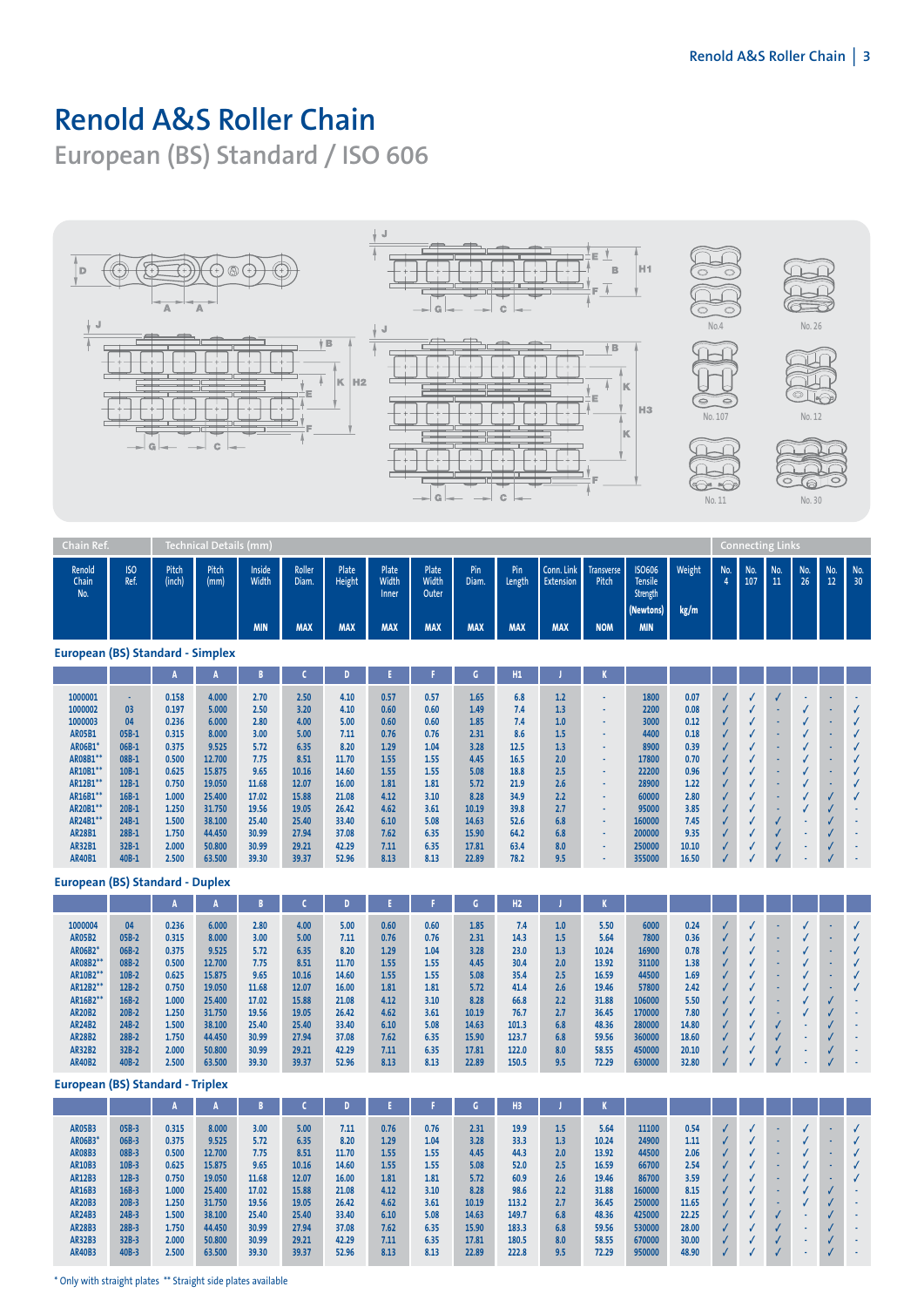# **Renold A&S Roller Chain**

**ANSI Standard / ISO 606**



|                     |           |       |        |       |       |       |      |      |       | H1   |     |                          |        |       |  |  |  |  |
|---------------------|-----------|-------|--------|-------|-------|-------|------|------|-------|------|-----|--------------------------|--------|-------|--|--|--|--|
| AR25A1 <sup>o</sup> | $25 - 1$  | 0.250 | 6.350  | 3.10  | 3.30  | 5.90  | 0.76 | 0.76 | 2.30  | 7.9  | 1.2 |                          | 3500   | 0.12  |  |  |  |  |
| AR35A1 <sup>o</sup> | $35 - 1$  | 0.375 | 9.525  | 4.68  | 5.08  | 8.60  | 1.29 | 1.29 | 3.59  | 12.0 | 1.7 |                          | 7900   | 0.35  |  |  |  |  |
| <b>AR40A1</b>       | $40 - 1$  | 0.500 | 12.700 | 7.85  | 7.92  | 11.20 | 1.55 | 1.55 | 3.97  | 16.4 | 2.1 | ۰                        | 13900  | 0.60  |  |  |  |  |
| AR50A1**            | $50 - 1$  | 0.625 | 15.875 | 9.40  | 10.16 | 14.60 | 2.04 | 2.04 | 5.08  | 20.4 | 2.7 | ۰                        | 21800  | 1.00  |  |  |  |  |
| AR60A1**            | $60 - 1$  | 0.750 | 19.050 | 12.57 | 11.91 | 17.50 | 2.45 | 2.45 | 5.94  | 25.3 | 2.6 | ۰                        | 31300  | 1.47  |  |  |  |  |
| <b>AR80A1</b>       | $80 - 1$  | 1.000 | 25.400 | 15.75 | 15.88 | 24.13 | 3.25 | 3.25 | 7.94  | 32.7 | 3.0 | $\overline{\phantom{a}}$ | 55600  | 2.80  |  |  |  |  |
| <b>AR100A1</b>      | $100 - 1$ | 1.250 | 31.750 | 18.90 | 19.05 | 30.17 | 4.06 | 4.06 | 9.54  | 39.7 | 4.2 | ۰                        | 87000  | 4.20  |  |  |  |  |
| <b>AR120A1</b>      | $120 - 1$ | 1.500 | 38.100 | 25.23 | 22.23 | 36.20 | 4.80 | 4.80 | 11.11 | 49.3 | 5.3 | ۰                        | 125000 | 5.70  |  |  |  |  |
| <b>AR140A1</b>      | 140-1     | 1.750 | 44.450 | 25.23 | 25.40 | 42.23 | 5.61 | 5.61 | 12.71 | 52.9 | 5.2 | ۰                        | 170000 | 7.80  |  |  |  |  |
| <b>AR160A1</b>      | $160 - 1$ | 2.000 | 50.800 | 31.55 | 28.58 | 48.26 | 6.35 | 6.35 | 14.29 | 63.1 | 6.5 | ۰                        | 223000 | 10.40 |  |  |  |  |
| <b>AR200A1</b>      | $200 - 1$ | 2.500 | 63.500 | 37.85 | 39.67 | 60.33 | 8.13 | 8.13 | 19.85 | 76.9 | 9.0 | ۰                        | 347000 | 17.30 |  |  |  |  |

**ANSI Standard - Duplex**

|                     |           |       |        |       |       |       |      |      |       | H2    |     |       |        |       |  |  |  |  |
|---------------------|-----------|-------|--------|-------|-------|-------|------|------|-------|-------|-----|-------|--------|-------|--|--|--|--|
| $AR25A2^{\circ}$    | $25 - 2$  | 0.250 | 6.350  | 3.10  | 3.30  | 5.90  | 0.76 | 0.76 | 2.30  | 14.2  | 1.2 | 6.40  | 7000   | 0.26  |  |  |  |  |
| AR35A2 <sup>o</sup> | $35 - 2$  | 0.375 | 9.525  | 4.68  | 5.08  | 8.60  | 1.29 | 1.29 | 3.59  | 22.2  | 1.7 | 10.13 | 15800  | 0.62  |  |  |  |  |
| <b>AR40A2</b>       | $40 - 2$  | 0.500 | 12.700 | 7.85  | 7.92  | 11.20 | 1.55 | 1.55 | 3.97  | 30.8  | 2.1 | 14.38 | 27800  | 1.20  |  |  |  |  |
| <b>AR50A2</b>       | $50 - 2$  | 0.625 | 15.875 | 9.40  | 10.16 | 14.60 | 2.04 | 2.04 | 5.08  | 38.4  | 2.7 | 18.11 | 43600  | 1.98  |  |  |  |  |
| <b>AR60A2</b>       | $60 - 2$  | 0.750 | 19.050 | 12.57 | 11.91 | 17.50 | 2.45 | 2.45 | 5.94  | 48.1  | 2.6 | 22.78 | 62600  | 2.91  |  |  |  |  |
| <b>AR80A2</b>       | $80 - 2$  | 1.000 | 25.400 | 15.75 | 15.88 | 24.13 | 3.25 | 3.25 | 7.94  | 61.9  | 3.0 | 29.29 | 111200 | 5.50  |  |  |  |  |
| <b>AR100A2</b>      | $100 - 2$ | 1.250 | 31.750 | 18.90 | 19.05 | 30.17 | 4.06 | 4.06 | 9.54  | 75.4  | 4.2 | 35.76 | 174000 | 8.40  |  |  |  |  |
| <b>AR120A2</b>      | $120 - 2$ | 1.500 | 38.100 | 25.23 | 22.23 | 36.20 | 4.80 | 4.80 | 11.11 | 94.7  | 5.3 | 45.44 | 250000 | 11.00 |  |  |  |  |
| <b>AR140A2</b>      | 140-2     | 1.750 | 44.450 | 25.23 | 25.40 | 42.23 | 5.61 | 5.61 | 12.71 | 101.8 | 5.2 | 48.87 | 340000 | 15.50 |  |  |  |  |
| <b>AR160A2</b>      | $160 - 2$ | 2.000 | 50.800 | 31.55 | 28.58 | 48.26 | 6.35 | 6.35 | 14.29 | 121.6 | 6.5 | 58.55 | 446000 | 20.60 |  |  |  |  |

#### **ANSI Standard - Triplex**

|                  |           |       |        |       |       |       |      |      |       | H3    |     |       |        |       |  |  |   |  |
|------------------|-----------|-------|--------|-------|-------|-------|------|------|-------|-------|-----|-------|--------|-------|--|--|---|--|
| $AR25A3^{\circ}$ | $25 - 3$  | 0.250 | 6.350  | 3.10  | 3.30  | 5.90  | 0.76 | 0.76 | 2.30  | 20.8  | 1.2 | 6.40  | 10500  | 0.39  |  |  |   |  |
| AR35A3           | $35 - 3$  | 0.375 | 9.525  | 4.68  | 5.08  | 8.60  | 1.29 | 1.29 | 3.59  | 32.2  | 1.7 | 10.13 | 23700  | 0.93  |  |  | ٠ |  |
| <b>AR40A3</b>    | $40 - 3$  | 0.500 | 12.700 | 7.85  | 7.92  | 11.20 | 1.55 | 1.55 | 3.97  | 45.1  | 2.1 | 14.38 | 41700  | 1.80  |  |  |   |  |
| <b>AR50A3</b>    | $50-3$    | 0.625 | 15.875 | 9.40  | 10.16 | 14.60 | 2.04 | 2.04 | 5.08  | 56.5  | 2.7 | 18.11 | 65400  | 2.96  |  |  |   |  |
| <b>AR60A3</b>    | $60 - 3$  | 0.750 | 19.050 | 12.57 | 11.91 | 17.50 | 2.45 | 2.45 | 5.94  | 70.9  | 2.6 | 22.78 | 93900  | 4.38  |  |  |   |  |
| <b>AR80A3</b>    | $80 - 3$  | 1.000 | 25,400 | 15.75 | 15.88 | 24.13 | 3.25 | 3.25 | 7.94  | 91.2  | 3.0 | 29.29 | 166800 | 8.30  |  |  |   |  |
| <b>AR100A3</b>   | $100 - 3$ | 1.250 | 31.750 | 18.90 | 19.05 | 30.17 | 4.06 | 4.06 | 9.54  | 111.2 | 4.2 | 35.76 | 261000 | 12.60 |  |  |   |  |
| <b>AR120A3</b>   | $120 - 3$ | 1.500 | 38.100 | 25.23 | 22.23 | 36.20 | 4.80 | 4.80 | 11.11 | 140.2 | 5.3 | 45.44 | 375000 | 16.70 |  |  |   |  |
| <b>AR140A3</b>   | $140 - 3$ | 1.750 | 44.450 | 25.23 | 25.40 | 42.23 | 5.61 | 5.61 | 12.71 | 150.7 | 5.2 | 48.87 | 510000 | 23.10 |  |  |   |  |
| <b>AR160A3</b>   | $160 - 3$ | 2.000 | 50,800 | 31.55 | 28.58 | 48.26 | 6.35 | 6.35 | 14.29 | 180.2 | 6.5 | 58.55 | 669000 | 31.00 |  |  |   |  |

**◊** Bush Chain \*\* Straight side plates available

Renold Chain products that are dimensionally in line with the ISO standard far exceed the stated ISO minimum tensile strength requirements. However Renold does not consider breaking load to be a key indicator of performance because it ignores the principal factors of wear and fatigue. In these areas, Renold products are designed to produce the best possible results and independent testing proves this. In this catalogue, where the ISO breaking load is quoted, it should be noted that we are stating that the A&S chain conforms to the ISO minimum standard. Independent test results show that the minmum (many companies quote averages) breaking loads are far in excess of the ISO minimum. For some chain types the product has no relevant ISO standard. In this case, the breaking loads quoted are the minimum guaranteed.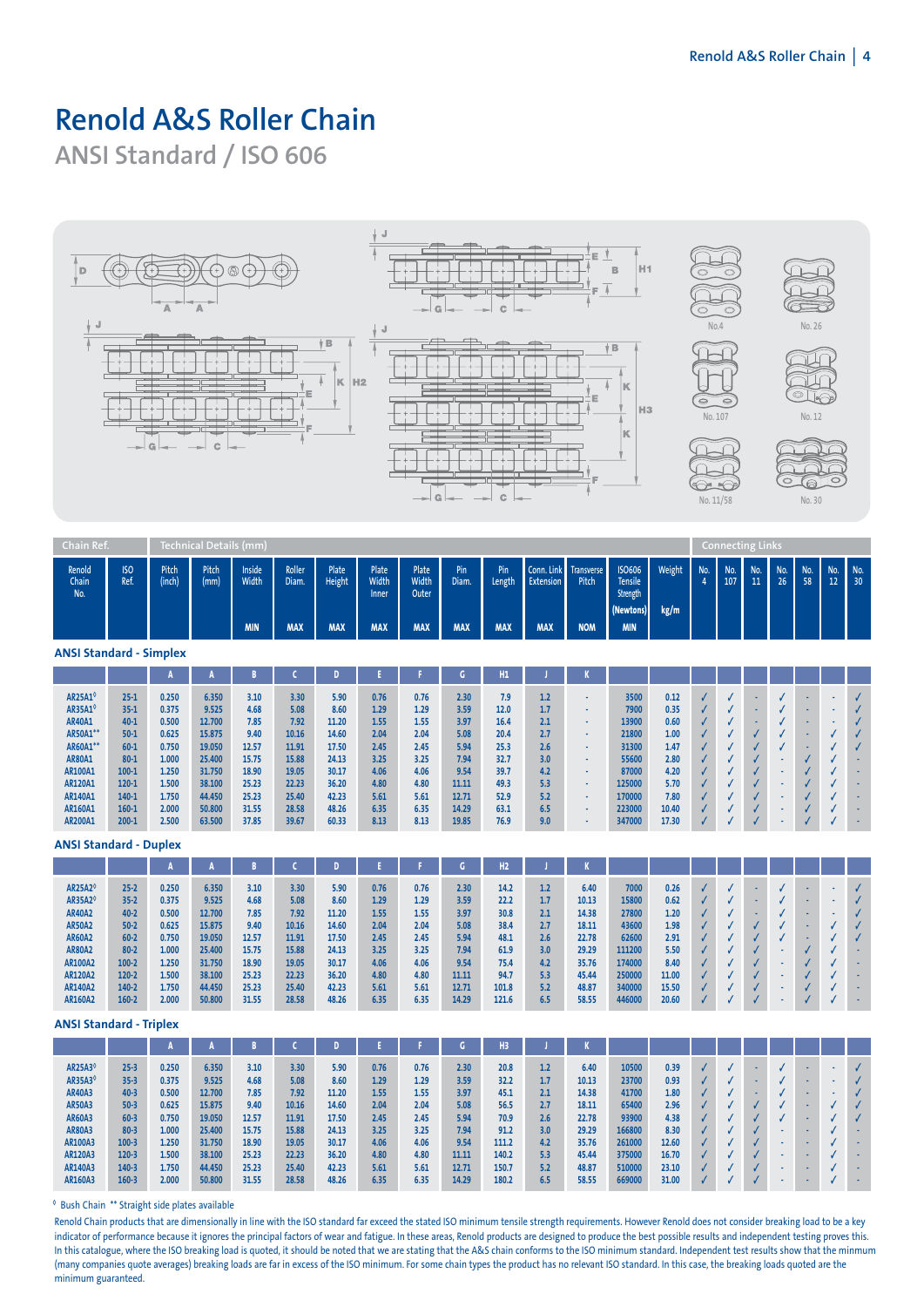

other manufacturers. This combination ensures that there are no concentrated areas of stress within the bearing area which dramatically reduce the working life of the chain by increasing wear.

The side plates have been upgraded to have a wider waist, a feature recognised as producing better stress distribution and thus improving the fatigue resistance of the chain.

This improves the chain's dynamic load capability. The heat treatment they receive as standard also contributes to their durability.

- *Available with wedge riveting*
- 
- *Solid extruded roller*
- *High waisted plates*
- *Hardened and shot-peened plates*
- *Comprehensive European (BS) and ANSI standard ranges*
- *Choice of lubricant to meet customer's requirements*

*A&S - more than just a chain*